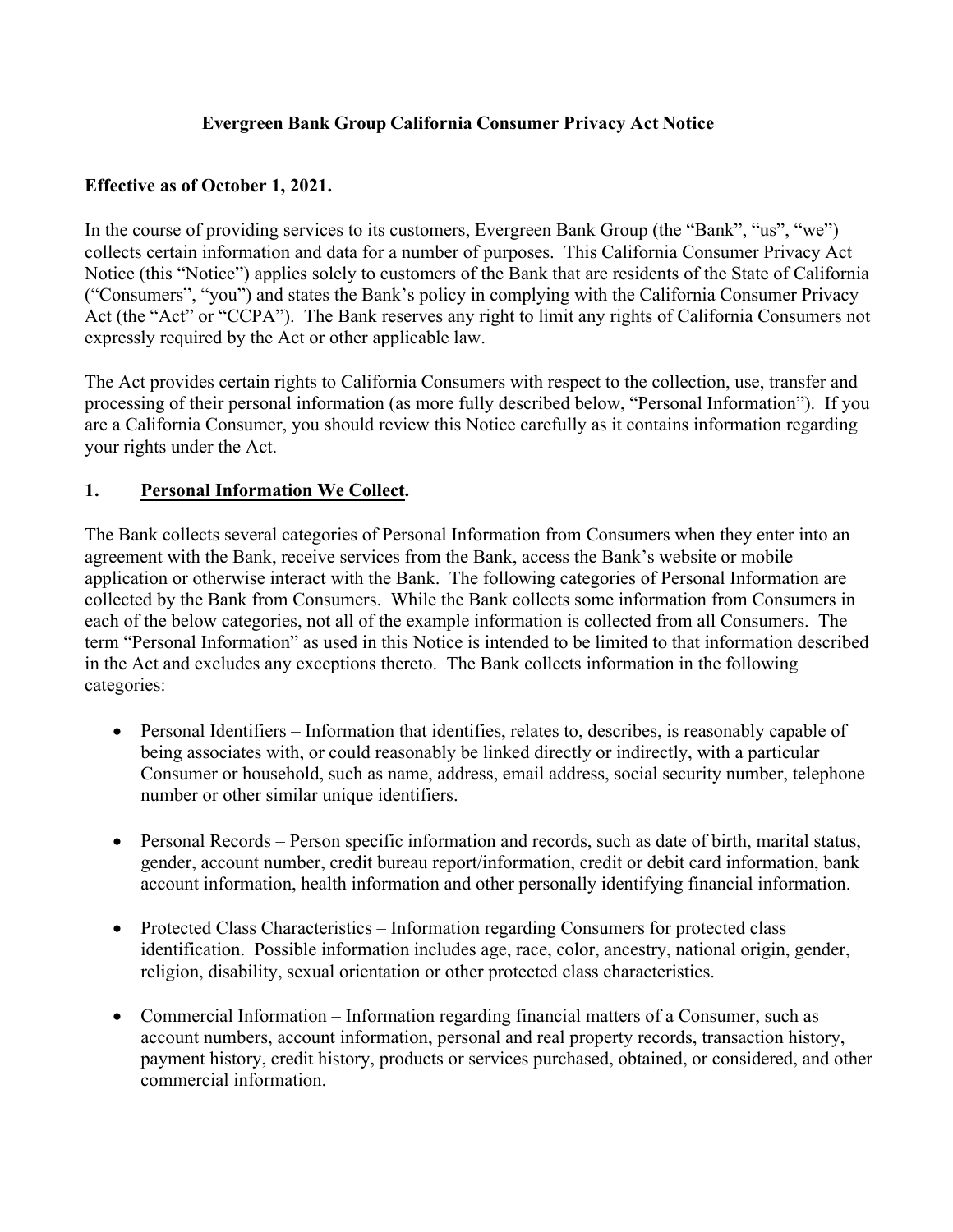- Biometric Information Personal biometric information that can be used to establish a Consumer's identity, including information such as voicemails or recordings of interactions with the Bank's customer service representatives.
- Internet Usage Information Information generated based upon your use of the internet, such as browsing history, internet protocol (IP) address, cookies or other information that identifies your interaction with the internet.
- Geolocation Data Information that identifies your physical location.
- Professional or Employment Information Information regarding current or past job history.
- Non-public Education Information Information regarding your educational history.
- Inferences from Information Gathered Includes any information created or determined from one or more elements of the foregoing Personal Information we gather.

## **2. Sources from which Personal Information is Collected.**

We collect Personal Information from you directly when you open an account with us, apply for services or otherwise provide us with information. We also collect information from you from your interaction with our website, including the websites of our divisions FreedomRoad Financial and Performance Finance. Finally, we may receive your Personal Information from certain third-party service providers, such as credit bureaus.

#### **3. Purposes for which We Collect Your Personal Information.**

As a financial institution it is necessary for us to collect your Personal Information for a number of purposes, including:

- To evaluate applications or other requests from you for services.
- To confirm your identity, financial information, location and other information about you.
- To provide you with information regarding the services that we provide, changes or updates to products, new features and information regarding our or third-party products.
- To provide customer support and other communications to you.
- To provide you with the services that you request from us, to fulfill our obligations under contracts or agreements that we enter into with you and to satisfy our obligations related to any loan, deposit or other account that you have with us.
- To maintain and improve our websites.
- To respond to, or to comply with, applicable law and respond to subpoenas or requests from law enforcement, court orders or governmental regulations.
- To prevent fraud or other possible illegal activity.
- To preserve or defend our legal rights.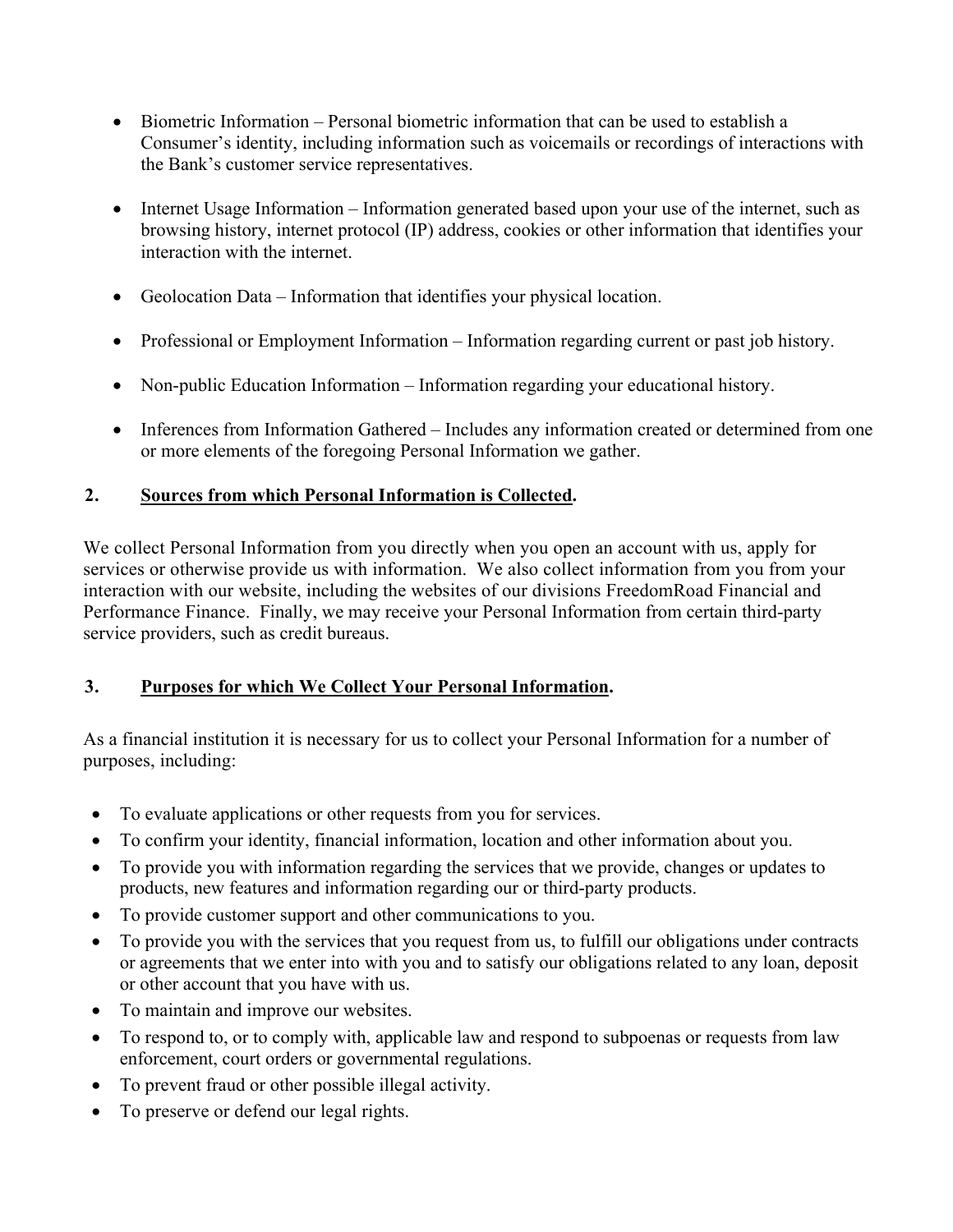- As described in our privacy policy, to provide our third-party relationships with information to facilitate transactions for you or to provide you with goods or services.
- To conduct research and analysis of our business and products and services.
- As described to you when collecting your Personal Information or as otherwise set forth in the CCPA.

We reserve the right to utilize your Personal Information for any purposes permitted by applicable law. We also may de-identify information of Consumers for research and other purposes and to aggregate such information.

## **4. Sharing and Sale of Personal Information**

In conducting our business and providing you with products and services, we may share your Personal Information with third-parties in certain circumstances, including with service providers, vendors, business partners, governmental authorities and law enforcement. Our third-party relationships may use your Personal Information for some or all of the purposes described above, including to advertise goods, products and services to you. The categories of Personal Information that we may share with these thirdparties include all of the categories identified in Section 1 of this Notice. It is not possible for Consumers to opt our of all sharing of information as explained in our Privacy Policy.

It is currently not our policy to sell the Personal Information of Consumers. We have not sold the Personal Information of Consumers in the preceding twelve months. We have not sold the Personal Information of minors in the past twelve months. Under the CCPA, a sale of information means the disclosure of Personal Information to another business or a third-party for monetary or other valuable consideration. Although the CCPA does not require businesses that do not sell information to provide Consumers with the option to opt out, we are permitting Consumers to exercise such a right. If you would like to out of the sale of your information, you can submit a request by clicking the Make a Request button in Section 6 of this Notice.

# **5. Your Rights Under the CCPA**

The CCPA provides Consumers with rights with respect to the collection and use of their Personal Information in certain circumstances. You may submit requests to us regarding these rights as described in this Section 5. In certain circumstances, as provided in the CCPA, an authorized agent of yours may submit requests on your behalf. In order to process your (or your agent's request), we may need to verify your identity. We will make commercially reasonable efforts to identify your Personal Information and to process any request that you make or that is made on your behalf. Unless your request is repetitive, abusive or unreasonable, there will be no charge for us to respond to your request.

- **Right to Know:** You have the right to send us a request, no more than twice in a twelve-month period, for any of the following for the period that is twelve months prior to the request date:
	- o The categories of Personal Information that we have collected about you.
	- o The categories of sources from which Personal Information are collected.
	- o The business or commercial purposes for our collecting or selling your Personal Information.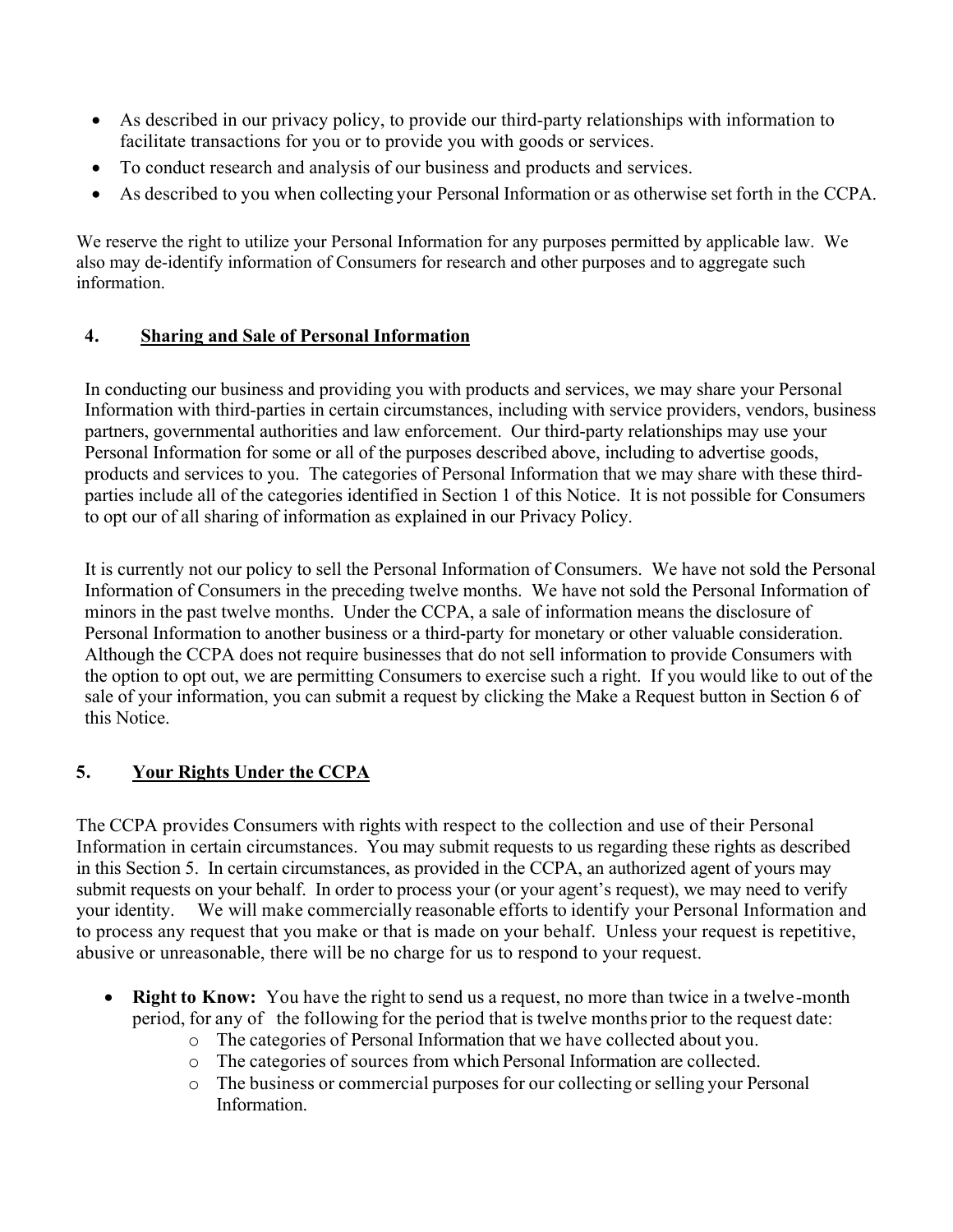- o The categories of third parties with whom we have shared your Personal Information.
- o The specific pieces of Personal Information we have collected about you.
- o A list of the categories of Personal Information disclosed for a business purpose in the prior twelve months, or that no disclosure occurred.
- o A list of the categories of Personal Information sold about you in the prior twelve months, or that no sale occurred. If we sold your Personal Information, we will explain the categories of your Personal Information we have sold and the categories of third parties to which we sold Personal Information. As explained in Section 4 of this Notice, we do not currently sell Consumer Personal Information.
- **Right to Request Deletion**: You have the right to request that we delete any of the Personal Information that we have collected about you and retained, subject to certain exceptions. Unless subject to an exception, once we receive and confirm your verifiable request, we will delete (and direct our service providers to delete) your Personal Information wherever it exists. Among the possible exceptions to our obligation to delete your Personal Information is information collected pursuant to the Gramm-Leach-Bliley Act ("GLBA"). Personal Information collected pursuant to the GLBA is any information collected in order to permit us to provide you with products and services. Additional exceptions may exist under the CCPA or other applicable law.
- **Right to Opt Out of the Sale of Personal Information**: As described in Section 4 of this Notice, we do not sell Consumer Personal Information. However, we are permitting Consumers to request that their Personal Information not be sold. If you would like to opt out of the sale of your information, you can submit a request by clicking the Make a Request button in Section 6 of this Notice.
- **Right to Non-Discrimination:** We will not discriminate against you for exercising any of your CCPA rights.

# **6. Making a Request**

You may make a request to exercise any of the rights described in Section 5 of this Notice in a number of ways. We reserve the right to receive sufficient information from you in order to verify your identity and to process your request. If we are unable to verify your identity, we will be unable to process your request. Making a request does not obligate you to open an account with us.

If you submit a request, we will provide you a response with 45 days of the submission of your request. We may extend this period for an additional 45 days by notifying you within the first 45-day period.

You may make a request by calling us at 630-413-9580 and asking to speak with our Compliance Department. You may make a request in writing by emailing us at  $\overline{compliance}$   $@evergreenbankgroup.com$ or by sending a written request by mail to: Evergreen Bank Group, Attn: Compliance Department, 1515 West 22<sup>nd</sup> Street, Suite 100W, Oak Brook, Illinois 60523. If you contact us by one of the foregoing methods, we will contact you within the time period required under the CCPA to verify your identity.